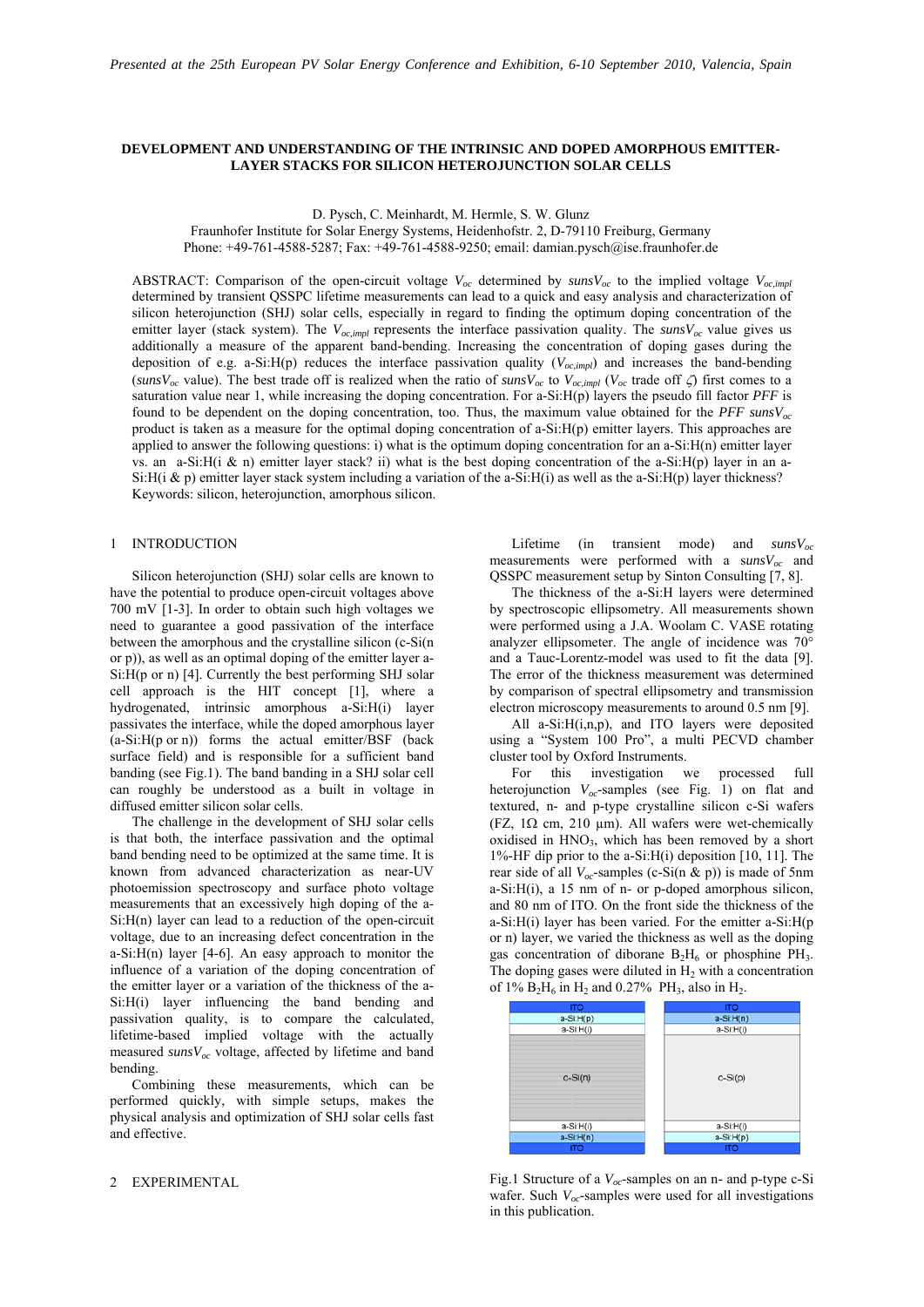### 3 RESULTS

3.1 Optimum doping concentration of  $B_2H_6$  in an a-Si: $H(p)$  layer in an a-Si: $H(i + p)$  emitter stack

For the optimization of the  $B_2H_6$  concentration during the deposition of a-Si: $H(p)$ , we substituted the  $H<sub>2</sub>$ gas flow, which was already present for the optimized a-Si:H(i) deposition process [12] subsequently with the doping gas  $B_2H_6$  diluted in  $H_2$ . Thus, the total gas flow and ration of  $H_2$  to Si $H_4$  remained constant, with only the concentration of  $B_2H_6$  is being varied.

One could process fully metalized SHJ solar cells, and measure the resulting  $V_{oc}$ . With the saturation of the *Voc* value with increasing doping concentration one would get the optimum doping gas flow, too. For SHJ solar cells including an ITO layer on the front and back side, it is however, not necessary to process the metallization of the solar cells. It is possible to measure the *Voc* value and the shape of the resulting series resistance free IV-curve represented by the pseudo fill factor *PFF* using a Sinton Consulting *sunsV<sub>oc</sub>* setup. If we further conduct a lifetime measurement using the Sinton Consulting QSSPC (in transient mode), we can determine the minority carrier density at an illumination density of one sun. This enables us to calculate the socalled implied voltage

$$
V_{OC,impl} = \frac{k_B T}{q} \ln \left( \frac{p \cdot n - n_i^2}{n_i^2} \right).
$$
 (1)

 $T$  represents the temperature,  $k_B$  the Boltzmann constant, *q* the elementary charge, *p* the minority carrier density, *n* the doping concentration of the n-wafer, and *ni* the intrinsic carrier density of silicon  $(n=10^{10} \text{cm}^{-3})$ . Applying equation (1) to a p-type wafer SHJ solar cell, n is representing the minority carrier concentration, and p the wafer doping concentration. The implied voltage *Voc,impl* gives us a measure for the interface passivation and the splitting of the quasi Fermi level within the wafer. The  $\textit{sunsV}_{oc}$  value is a measure of interface passivation, too. However, we can additionally measure the apparent band bending realized by the doping gas. Thus, the  $sunsV_{oc}$  value represents the quasi Fermi level splitting directly at the ITO contacts.



**Figure 2:** Dependence of the  $sunsV_{oc}$  and  $V_{oc,impl}$ measurements on the gas phase doping concentration of the a-Si: $H(p)$  layer in an a-Si: $H(i+p)$  layer stack. Lines are guides to the eye.

The rear sides of the  $V_{oc}$ -samples shown in Figure 2 consist of a layer stack as described in the experimental section. At the front side we deposited a 5 nm a-Si:H(i) layer, followed by 10 nm of  $a-Si:H(p)$  with different  $B_2H_6-H_2$  concentrations, and an 80 nm ITO layer on top. The dependence of the  $\frac{suns}{c}$  and the  $V_{oc,impl}$  value on an increasing  $B_2H_6$  gas phase concentration (see Fig.2) shows an approximately linear decrease of the  $V_{oc,impl}$  and thus of the interface passivation. The optimum doping gas phase concentration (highest  $\textit{sunsV}_{oc}$ ) is found to be between 2000 and 3500 ppm of  $B_2H_6$  in the total gas phase. We are now able to conclude that the best trade off between interface passivation decrease and increase of the band bending is in the region around 2000 and 3500 ppm of  $B_2H_6$  in the deposition gas phase.



**Figure 3:**  $V_{oc}$  trade off  $\zeta$  (*suns* $V_{oc}$  /  $V_{oc,impl}$ ) in dependence of the doping gas phase concentration of the a-Si:H(p) layer. The best trade off  $\zeta$  between the increase of the band-bending and the decrease of the interface passivation is in the region around 2000 and 3500 ppm where the trade off ζ reaches a saturation level. Since the  $sunsV_{oc}$  can not be higher than the  $V_{oc,impl}$ , the ratio of 1 is the theoretical limit. The line is a guide to the eye.

Figure 3 shows the ratio of  $\textit{sunsV}_{oc}$  and  $\textit{V}_{oc,impl}$  in dependence of the doping concentration of the a-Si:H(p) layer. This ratio will be cited as  $V_{oc}$  trade off  $\zeta$  in the following. The ζ plot in Figure 3 shows the approach of the increasing band bending to the optimum value near 1 with increasing  $B_2H_6$  gas phase concentration, where the Fermi level splitting at the ITO contacts and inside the wafer are approximatly the same. The best trade off between the increase of the band-bending and the decrease of the interface passivation is found in the region around 2000 and 3500 ppm, where ζ reaches a saturation level. Since the  $\textit{sunsV}_{oc}$  can not be higher than the  $V_{oc,impl}$ , the ratio of 1 is the theoretical limit.

 In Figure 4 the influence of an increasing doping concentration of the a-Si:H(p) layer on the pseudo fill factor *PFF* is shown. We observe a continuous decrease of the *PFF* with increasing  $B_2H_6$  concentration. This observation may be explained by an increasing defect density in the  $a-Si:H(p)$  layer caused by the increasing doping concentration. This interpretation is supported by the decreasing normalized lifetime for minority carrier concentrations below  $10^{15}$  cm<sup>-3</sup> (insert in Fig. 4).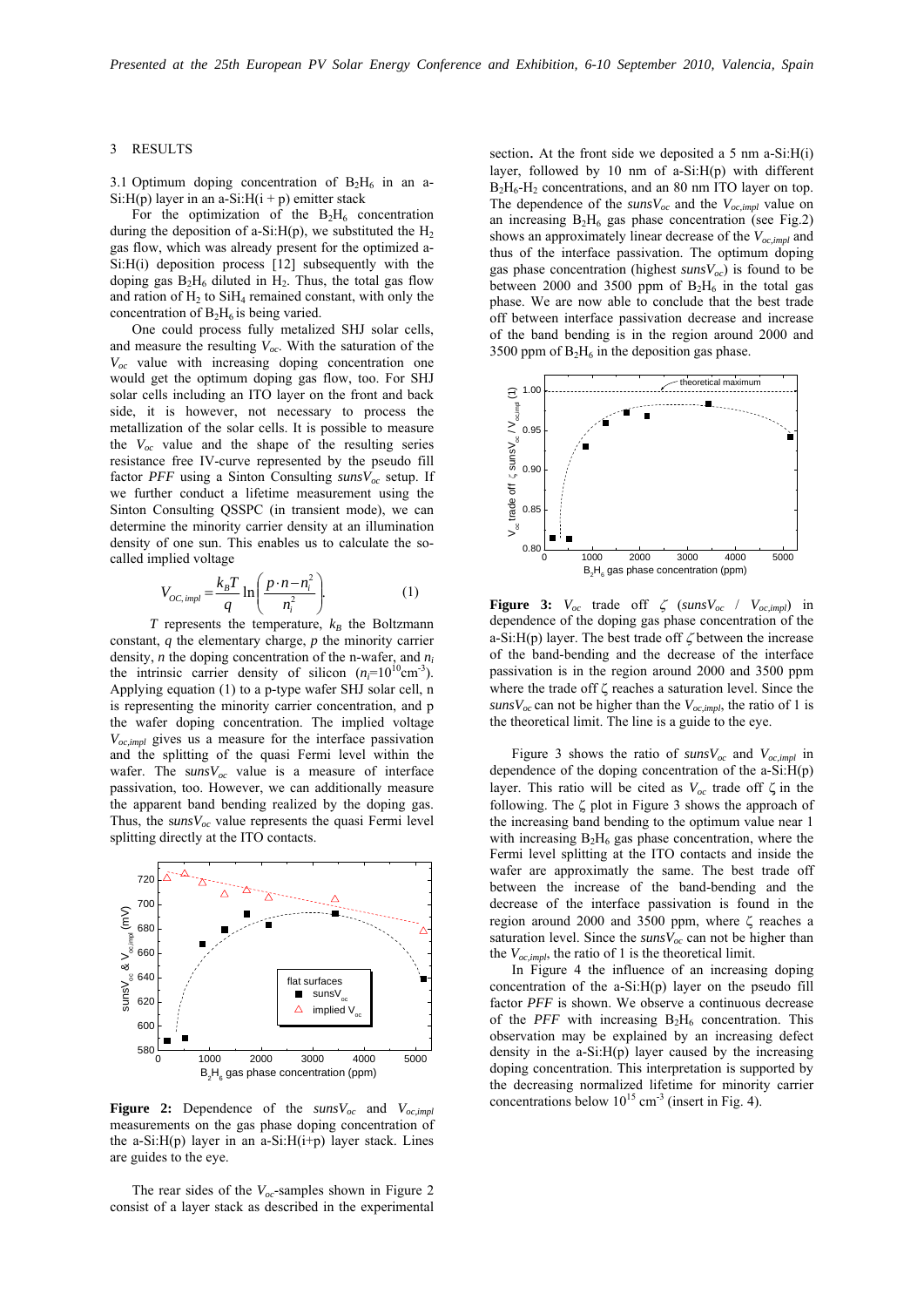

**Figure 4:** Dependence of the *PFF* on the gas phase doping concentration of a-Si:H(p). Inserted is the influence of the gas phase doping concentration on the dependence of the normalized lifetime on the minority carrier concentration.

 Knowing the doping dependence of the *PPF* (Fig. 4) and  $sunsV_{oc}$  (Fig. 2), we can multiply both values and end up with good measure for the optimum doping concentration, which is again between 2000 and 3500 ppm (see Fig. 5).



**Figure 5:** Dependence of the pseudo fill factor *PFF* times  $\frac{suns}{c}$  product on the doping concentration of the a-Si:H(p) layer. The line is a guide to the eye.

3.2 Optimization of the a-Si:H( $i \& p$ ) layer thickness and the doping concentration of  $B_2H_6$  for a-Si:H(p)

 In section 3.1, we presented our results of an optimization of a 5nm a-Si: $H(i)$  and 10 nm a-Si: $H(p)$ emitter stack in regard to the optimal gas phase doping concentration. In this section we investigate the influence on the  $\textit{suny}_{oc}$  and  $V_{oc,impl}$  caused by a reduction of the a- $Si:H(i)$  layer thickness and a variation of the a- $Si:H(p)$ layer thickness from 5 to 20 nm.

In Figure 6 the results for the a-Si:H(i & p) layer thickness variation are shown for two different gas phase doping concentrations: the optimum concentration of 2100 ppm (see sec. 3.1), and a lower bound of 1600 ppm. It seems not to matter which doping concentration is applied for a-Si: $H(p)$  layers down to 12 nm, for both a-Si:H(i) thicknesses (arrow (a) in Fig. 6). For an a-Si:H(i) layer thickness of 6 nm the  $\textit{sunsv}_{oc}$  values start to saturate for a-Si:H(p) layer thicknesses above 8 nm (arrow  $(b)$  in Fig. 6). Once the a-Si: $H(p)$  layer is reduced to 5 nm, the higher doping concentration improves the performance significantly.



**Figure 6:** Dependence of  $\text{sum}V_{ac}$  on the thickness of the  $a-Si:H(i)$ ,  $a-Si:H(p)$  and the doping concentration. The arrows (a) and (b) indicate saturation levels of the 4 and 6 nm thick a-Si:H(i) layer, respectively.

Figure 7 shows the  $V_{oc}$  trade off  $\zeta$  and makes the trends mentioned above even more obvious. There is a reduction of  $\zeta$  for a-Si:H(p) layers below 12 nm observable, for 4nm a-Si:H(i) layer thickness and the both doping concentration. For the 6 nm a-Si:H(i) layer thickness,  $\zeta$  starts to decline below 1 for an a-Si:H(p) layer thickness lower than 8 nm. Plotting the  $V_{\alpha}$  trade off  $\zeta$  revealed that with a reduction of the a-Si:H(i), a-Si:H(p) layer thickness, and doping concentration at the same time, we end up with a decrease of the internal band-bending. Thus, for an a-Si:H(i  $\&$  p) stack emitter, it seems to be evident to increase the doping concentration for very thin stack thicknesses.



**Figure 7:** Dependence of the ratio between the  $\text{sunsV}_{oc}$ and the  $V_{oc,impl}$  on the thickness of the a-Si:H(i), a-Si:H(p) and the doping concentration. The arrows (a) and (b) indicate saturation levels of the 4 and 6 nm thick a-Si:H(i) layer, respectively.

3.3 Optimum doping concentration of  $PH_3$  for a-Si: $H(n)$ 

 Next we applied the same procedure for the optimization of the a-Si:H(n) emitter layer in regard to the gas phase  $PH_3$  concentration. In Figure 8 a stack of a 5 nm a-Si:H(i) and 10nm a-Si:H(n) layers (bottom) is compared to a 15 nm pure a-Si(n) emitter layer (top). This experiment was conducted on 1  $\Omega$  cm FZ p-type material.

Figure 8 shows that the increase of the  $PH_3$  gas phase concentration is equally harmful on the interface passivation for  $V_{oc}$ -samples with and without an a-Si: $H(i)$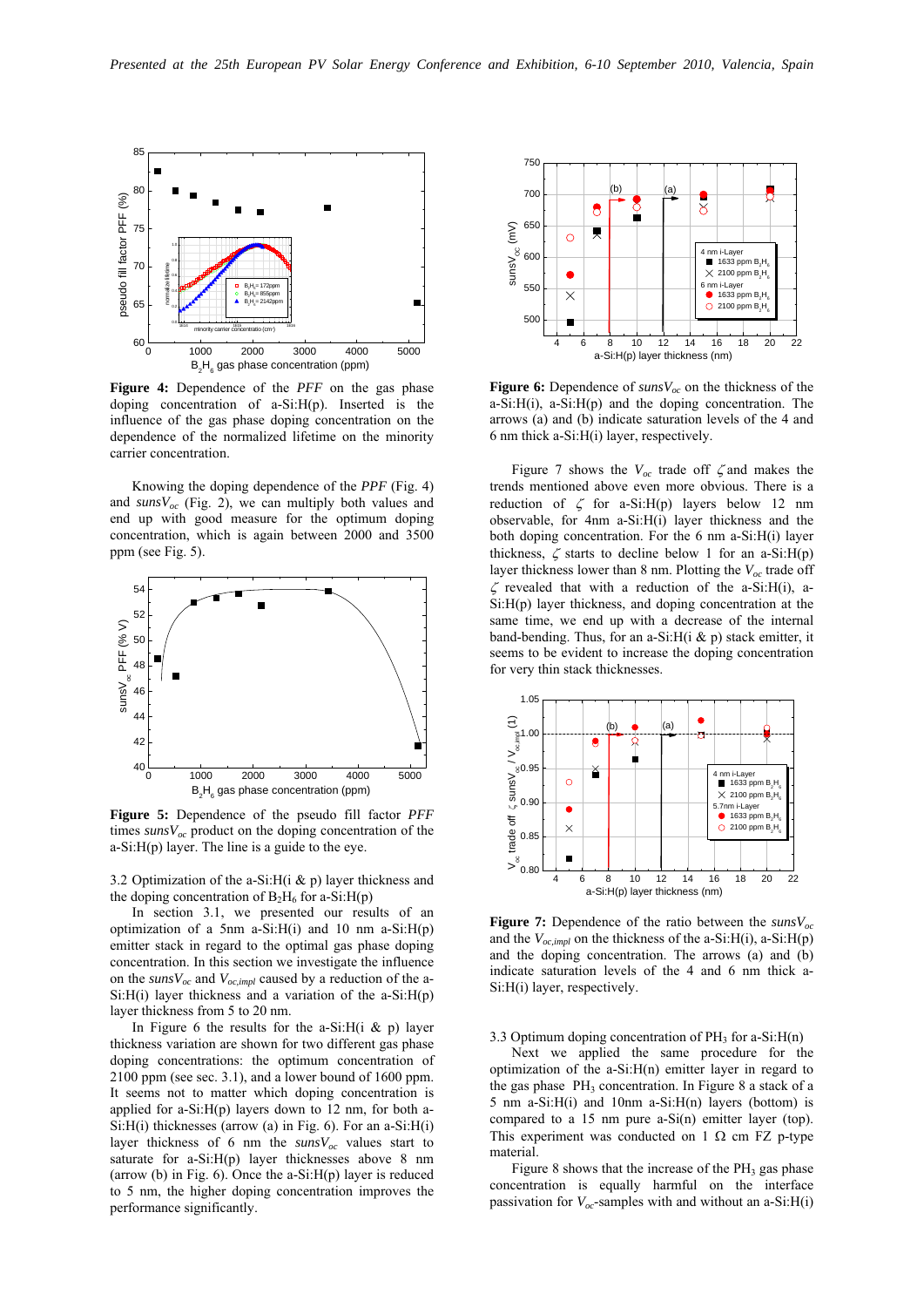layer. The optimum doping concentration for the a- $Si:H(i+n)$  emitter stack is around 1000 ppm of PH<sub>3</sub> in the deposition gas phase (*Voc,best*=716mV, bottom of Fig. 8, bottom). For the pure  $a-Si:H(n)$  emitter, the optimum doping concentration is around 500 ppm of  $PH_3$  in the deposition gas phase (*Voc,best*=703mV, top of Fig 8 top). This results do not agree well with the investigation published by Korte et al. [5]. The authors observed concentration of around 2000 ppm of  $PH_3$  in the total gas phase to be best for a pure a-Si:H(n) emitter. The difference may be explained by the use off different deposition techniques or processes regimes. Korte et al. used a standard parallel plate set up. We deposited the a-Si:H(n) layer using an inductively coupled plasma, which is know for the creation very dense plasma [13]. In order to be able to make a final decision in regard to which emitter is best; the pure a-Si: $H(n)$  or the a-Si: $H(i+n)$ stack, metalized solar cell has to be processed, since the a-Si:H(i+n) stack should result in a lower *FF* due to the low conductivity of the a-Si: $H(i)$  layer [14]. For PH<sub>3</sub> doped a-Si:H(n) layers we observed no clear dependence of the PFF on the doping concentration.



**Figure 8:** Dependence of the  $\text{sunsV}_{oc}$  and  $V_{oc,impl}$  on the doping concentration of the a-Si:H(n) layer and a-Si:H(i+n) stack. Lines are guides to the eye.

### 3 CONCLUSION

 We presented in this publication that a comparison of  $V_{oc}$  values determined by  $sunsV_{oc}$  to implied voltage *Voc,impl* (determined by transient QSSPC lifetime), can lead to a quick and easy analysis and characterization of silicon heterojunction (SHJ) solar cells, especially in regard to finding the optimum doping gas phase concentration of the emitter layer (stack system). The *Voc,impl* represents the interface passivation quality. The  $sunsV_{oc}$  value gives us an additional measure of the apparent band bending. Increasing the concentration of dopants during the deposition of e.g. for  $a-Si:H(p)$ reduces the interface passivation quality  $(V_{oc,impl})$  and increases the band bending ( $\textit{sunsV}_{oc}$  value). The best  $V_{oc}$ 

trade off  $\zeta$  is realized when the ratio of  $\textit{sunsV}_{oc}$  to  $V_{oc,impl}$ first comes to an saturation point near one with an increasing doping concentration or the product of *PFF* times  $\frac{sunsV_{OC}}{r}$  reaches a maximum value (for emitters containing an a-Si:H(p)). Too high doping concentrations impair both *sunsVoc* and *Voc,impl*. By applying this characterization approach, we have been able to show that an a-Si: $H(i \& n)$  emitter stack performs slightly better compared to a pure a-Si:H(n) emitter (including a lower optimum doping concentration). However, the question remains, whether a higher conductivity of pure a-Si:H(n) emitters can lead to a higher *FF* and thus to higher efficiency. Next we could show that, for an a-Si: $H(i \& p)$  emitter, a reduction of the thickness of both layers has to be compensated by an increase of the doping concentration in the a-Si:H(p) layer.

# 4 ACKNOLEGMENT

 The authors would like to thank S. Seitz, T. Leimenstoll, A. Stifel, T. Boritzka, I. Druschke, F. Schaetzle, A. Filipovic, and E. Schäffer for process technology, simulation support and measurements. The work has been supported by the German Federal Ministry for the Environment, Nature Conservation and Nuclear Safety under contract number 0329849A "Th-ETA".

## 5 REFERENCES

- [1] T. Sawada, et al., Proceedings of the 1st World Conference on Photovoltaic Energy Conversion Hawaii, USA (1994) 1219.
- [2] S. Taira, et al., Proceedings of the 22nd European Photovoltaic Solar Energy Conference Milan, Italy (2007) 932.
- [3] S. Olibet, et al., Proceedings of the 23rd European Photovoltaic Solar Energy Conference, Valencia, Spain (2008) 1140.
- [4] L. Korte and M. Schmidt, Journal of Non-Crystalline Solids **354** 2138 (2008).
- [5] L. Korte, et al., Solar Energy Materials & Solar Cells **93** 905 (2009).
- [6] A. Laades. in Fakultät II -Mathematik und Naturwissenschaften, pp. 129, Technische Universität Berlin 2005.
- [7] R.A. Sinton, et al., Proceedings of the 25th IEEE Photovoltaic Specialists Conference, Washington DC, USA (1996) 457.
- [8] R.A. Sinton and A. Cuevas, Proceedings of the 16th European Photovoltaic Solar Energy Conference, Glasgow, UK (2000) 1152.
- [9] A. Richter, et al., Proceedings of the 23rd European Photovoltaic Solar Energy Conference, Valencia, Spain (2008) 1724.
- [10] J.-P. Becker, et al., Proceedings of the 24th European Photovoltaic Solar Energy Conference, Hamburg, Germany (2009) 1123.
- [11] H. Angermann, et al., Central European Journal of Physics **7** 363 (2009).
- [12] D. Pysch, et al., Proceedings of the 24th European Photovoltaic Solar Energy Conference, Hamburg, Germany (2009) 1580.